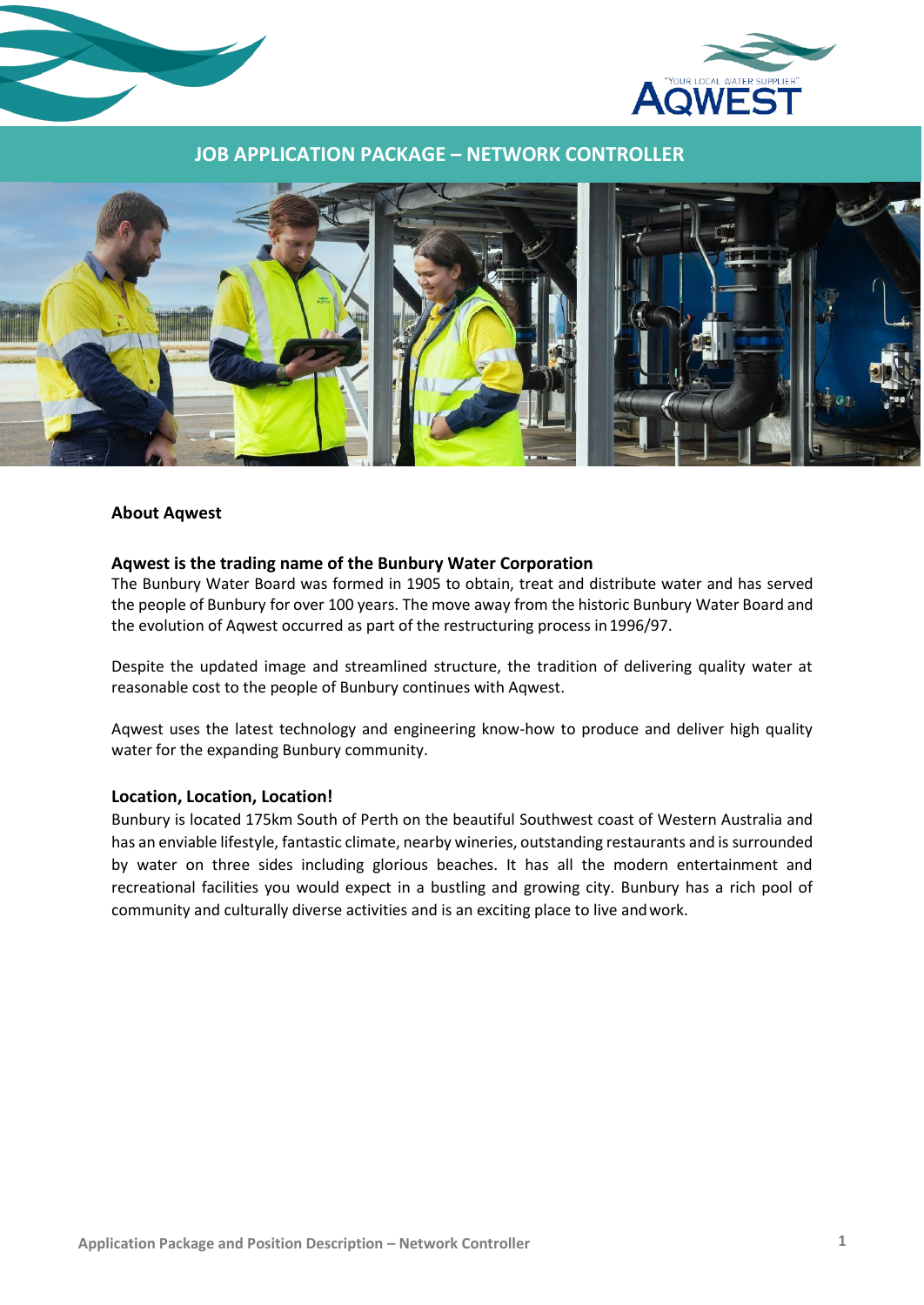



# **Benefits**

# **Short Guide to Employee Benefits**

As well as competitive remuneration, Aqwest also provides and funds several health and welfare benefits to employees.

This short guide provides a summary of the conditions and benefits available at Aqwest.

| <b>HEALTH AND WELLBEING</b>           |                                                                                                                                                                                                                                                                               |  |
|---------------------------------------|-------------------------------------------------------------------------------------------------------------------------------------------------------------------------------------------------------------------------------------------------------------------------------|--|
| <b>Flu Vaccinations</b>               | Provided annually free of charge to all employees.                                                                                                                                                                                                                            |  |
| <b>Skin Cancer Screenings</b>         | Professional skin cancer screening provided annually to employees.                                                                                                                                                                                                            |  |
| <b>Employee Assistance</b><br>Program | A fully funded service provided by Aqwest for employees and members<br>of their immediate family to access counselling services.<br>Any employee can access the service. Sessions are limited to four per<br>family unit.                                                     |  |
| <b>Shower Facilities</b>              | Access to shower and change room for employees at the workplace.                                                                                                                                                                                                              |  |
| <b>Bicycle Racks</b>                  | Secure racks are available for employees' use.                                                                                                                                                                                                                                |  |
| <b>WORKPLACE</b>                      |                                                                                                                                                                                                                                                                               |  |
| <b>Induction Program</b>              | All new employees participate in a comprehensive Induction Program<br>that covers:<br>Corporate Induction<br>٠<br>Safety Induction<br><b>Human Resources Induction</b><br>Equal Employment Opportunity, Access and Inclusion                                                  |  |
| Flexible Work<br>Arrangements         | Flexible work arrangements to assist employees to balance work and<br>personal life are by arrangement between Aqwest and the employee.<br>Arrangements include flexitime, which allows employees to alter start<br>and finish times and have time off for other commitments. |  |
| <b>Lunchroom Facilities</b>           | Kitchen with full cooking facilities and a communal lunchroom are<br>provided for employees.                                                                                                                                                                                  |  |
| Social Club                           | Aqwest provides a facility for employee payroll deductions of Social<br>Club membership fees. Fees are \$10 per fortnight.                                                                                                                                                    |  |
| <b>LEAVE</b>                          |                                                                                                                                                                                                                                                                               |  |
| <b>Annual Leave</b>                   | Consists of four weeks annual leave for twelve months of continuous<br>service. Pro-rata for part-time staff.                                                                                                                                                                 |  |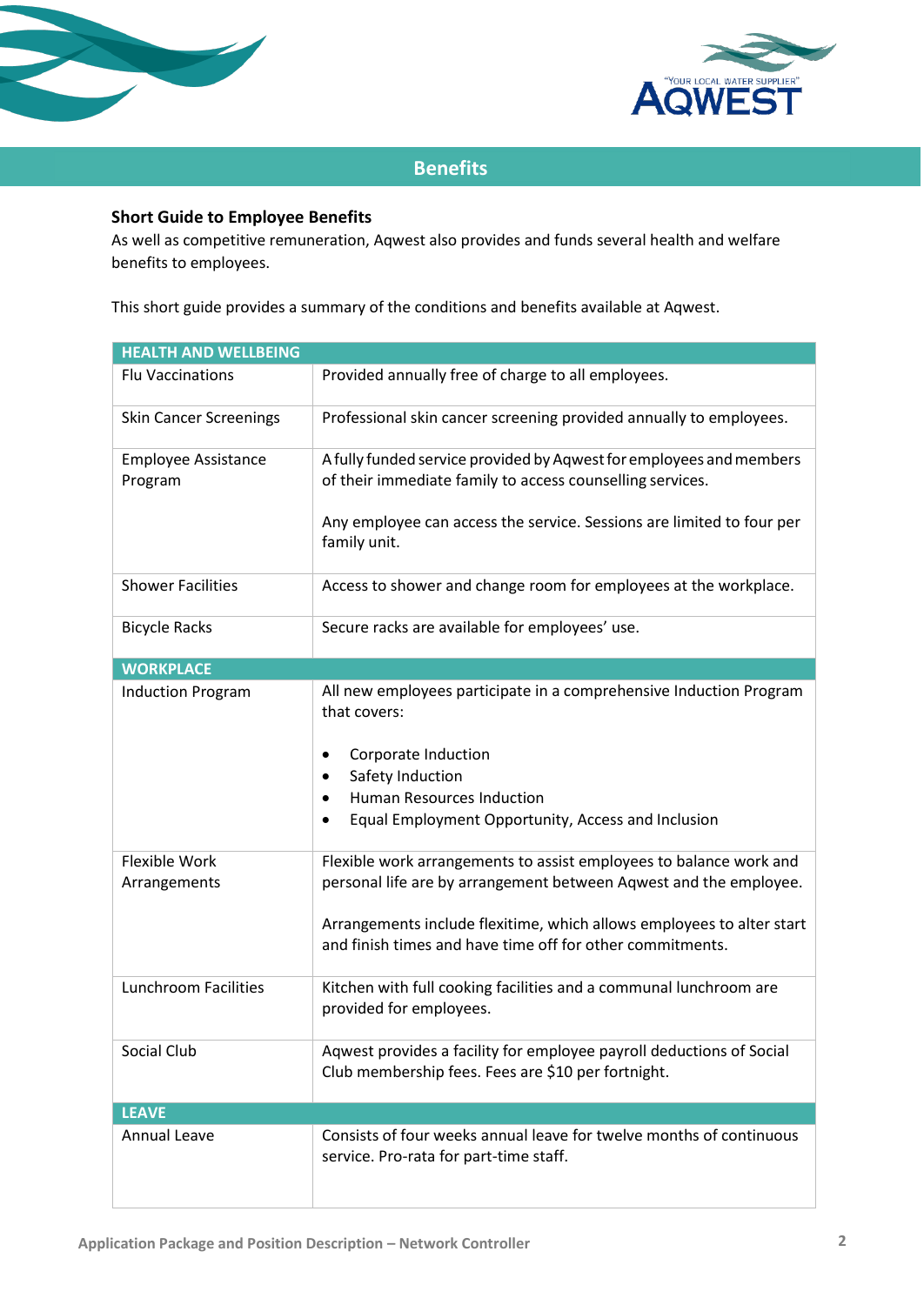

| Personal Leave         | Paid personal leave is available to employees for the following:<br>Illness or injury.<br>$\bullet$<br>Caring for immediate family or household members who are ill and<br>$\bullet$<br>require care.<br>Unexpected emergency affecting the staff member.<br>$\bullet$<br>Personal leave accrues at one day per completed month of service<br>$\bullet$<br>and pro rata for part time staff.       |
|------------------------|----------------------------------------------------------------------------------------------------------------------------------------------------------------------------------------------------------------------------------------------------------------------------------------------------------------------------------------------------------------------------------------------------|
| Compassionate Leave    | Available in accordance with the Enterprise Agreement and National<br>Employment Standards (NES).                                                                                                                                                                                                                                                                                                  |
| <b>Public Holidays</b> | Paid leave on gazetted Public Holidays:<br>New Year's Day<br>$\bullet$<br>Good Friday<br>$\bullet$<br><b>Easter Monday</b><br>Christmas Day<br>$\bullet$<br><b>Boxing Day</b><br>$\bullet$<br>Australia Day<br>$\bullet$<br>Anzac Day<br>$\bullet$<br><b>Foundation Day</b><br>$\bullet$<br>Queen's Birthday<br>Labour Day<br>$\bullet$<br>Two additional public holiday days in lieu<br>$\bullet$ |
| Long Service Leave     | Employees receive thirteen weeks of leave for ten years of<br>continuous service. An additional thirteen weeks is available after<br>each subsequent period of seven years of continuous service.                                                                                                                                                                                                  |

# **Vision and Values**

**To be an independent, viable, and competitive water utility in the Western Australian water industry.**

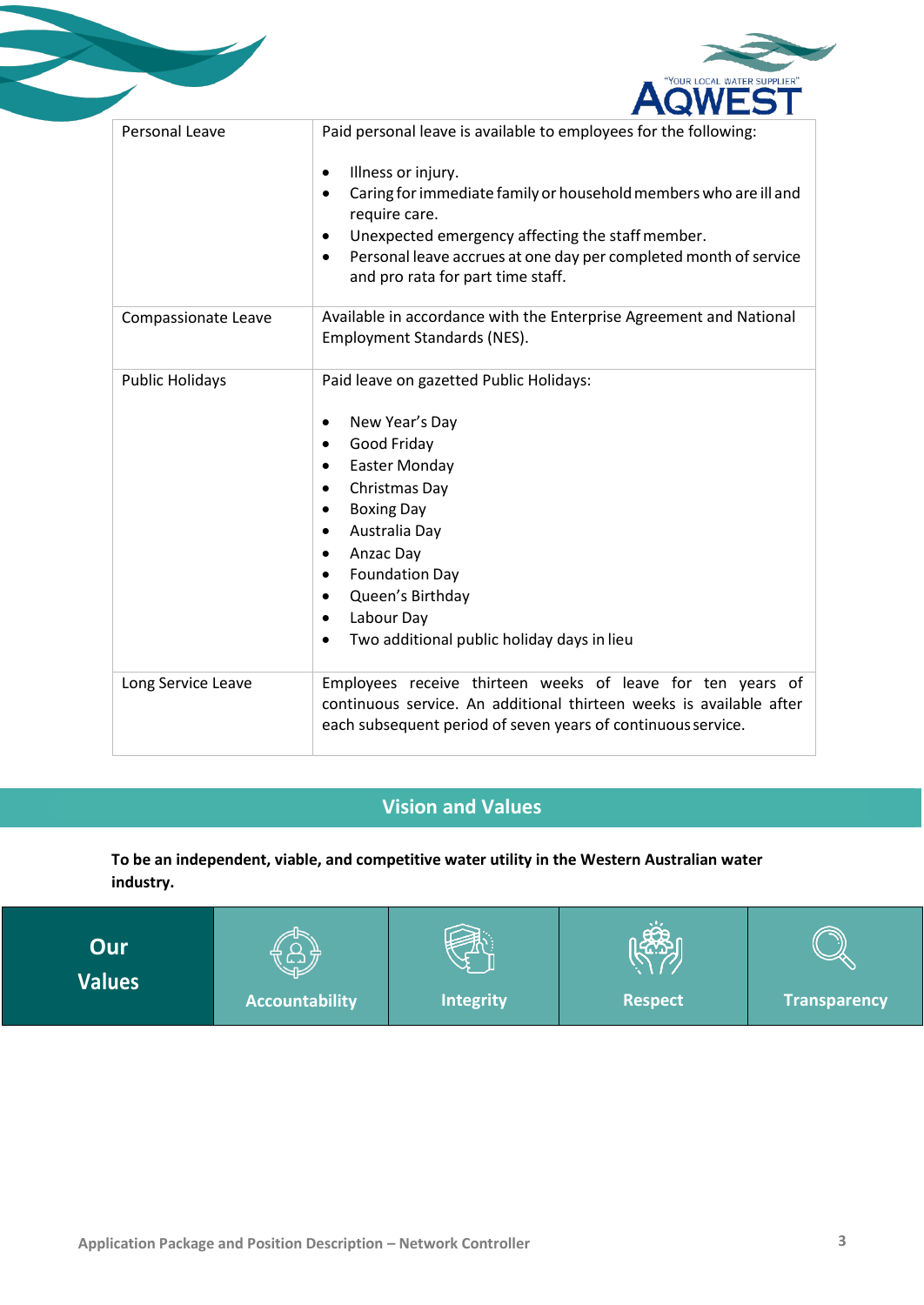



| <b>Employment Conditions</b>                  |                                                                                                                                                                                                                                                                                                                                                                                                                             |  |
|-----------------------------------------------|-----------------------------------------------------------------------------------------------------------------------------------------------------------------------------------------------------------------------------------------------------------------------------------------------------------------------------------------------------------------------------------------------------------------------------|--|
| Location                                      | Water Services Centre - 5 MacKinnon Way, Bunbury                                                                                                                                                                                                                                                                                                                                                                            |  |
| <b>Conditions</b>                             | Aqwest Enterprise Agreement 2017                                                                                                                                                                                                                                                                                                                                                                                            |  |
| <b>Qualifications</b>                         | Certificate I to Diploma in Water Industry Operations or equivalent.                                                                                                                                                                                                                                                                                                                                                        |  |
|                                               | Ability to hold confined space, working at heights, self-contained breathing<br>apparatus, and chlorine / chemical handling certification.                                                                                                                                                                                                                                                                                  |  |
| <b>Salary Package</b>                         | Permanent Full-Time position                                                                                                                                                                                                                                                                                                                                                                                                |  |
|                                               | Level 1-4, dependent on experience and/or qualifications.                                                                                                                                                                                                                                                                                                                                                                   |  |
|                                               | Probationary period - Three (3) months from commencement date.                                                                                                                                                                                                                                                                                                                                                              |  |
| Superannuation                                | Aqwest pays the superannuation guarantee (10%) plus an additional 1%. The<br>11% is paid into a fund of the employee's choice.                                                                                                                                                                                                                                                                                              |  |
| <b>Hours of Work</b>                          | 76 hours per fortnight plus reasonable overtime.                                                                                                                                                                                                                                                                                                                                                                            |  |
| Pre-employment                                | The recommended applicant(s) will be required to undertake the following:                                                                                                                                                                                                                                                                                                                                                   |  |
|                                               | Full pre-employment medical assessment<br>1.<br>Psychometric assessment<br>2.                                                                                                                                                                                                                                                                                                                                               |  |
|                                               | Costs will be met by Aqwest.                                                                                                                                                                                                                                                                                                                                                                                                |  |
| <b>Evidence of</b><br>COVID-19<br>Vaccination | The Western Australian Government has announced a mandatory COVID-19<br>vaccination policy for a majority of occupations and workforces in WA. Aqwest<br>as a water service provider is catergorised as Group 2 which means that all<br>Aqwest staff must be fully vaccinated by 31 January 2022. (First dose by 31<br>December 2021 / Second dose by 31 January 2022 / Booster within three (3)<br>months of second dose). |  |
| <b>National Police</b><br>Clearance           | The recommended applicant will be required to provide a current National<br>Police Clearance.                                                                                                                                                                                                                                                                                                                               |  |
|                                               | Cost will be met by Aqwest.                                                                                                                                                                                                                                                                                                                                                                                                 |  |
| <b>Closing Date</b>                           | 8.00am Wednesday 29th June                                                                                                                                                                                                                                                                                                                                                                                                  |  |
|                                               | Late applications will not be accepted. We reserve the right to close this<br>advert early if a suitable candidate is selected.                                                                                                                                                                                                                                                                                             |  |

# **How to Apply**

To discuss this exciting opportunity further, confidential enquires may be made to [people@aqwest.com.au](mailto:people@aqwest.com.au)

To be considered for the role, please send a letter of introduction, comprehensive curriculum vitae, and a copy of relevant qualifications t[o people@aqwest.com.au](mailto:people@aqwest.com.au)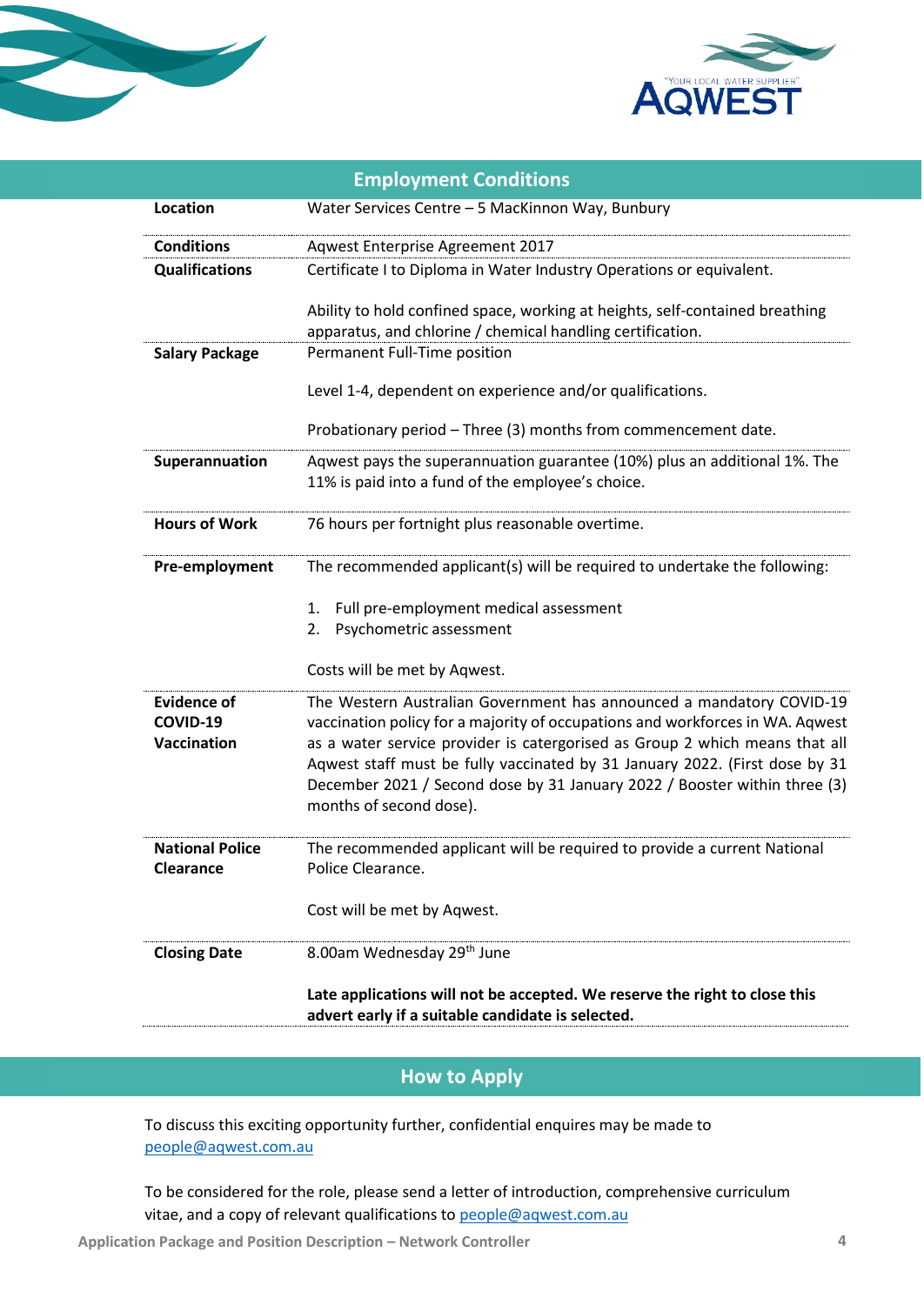



# **Aqwest Position Description**

| <b>Position Title</b>        | Process/Network Controller                                    |
|------------------------------|---------------------------------------------------------------|
| <b>Position Level</b>        | 1-6 (Operations)                                              |
| <b>Business Area</b>         | <b>Water Services</b>                                         |
| <b>Department</b>            | Process/Networks                                              |
| <b>Industrial Instrument</b> | Aqwest Enterprise Agreement 2017                              |
| <b>Responsible to</b>        | Coordinator Water Treatment/Coordinator Water<br>Distribution |
| <b>Supervision of</b>        | Nil                                                           |
| <b>Primary Location</b>      | Water Services Centre, 5 MacKinnon Way, East Bunbury<br>6230  |

# **Vision**

To be an independent, viable, and competitive water utility in the Western Australian water industry.



# **Position Overview**

To operate, maintain and optimise water supply assets, including providing rapid response to faults and emergencies.

To support the achievement of Aqwest's strategic objectives and associated key performance indicators.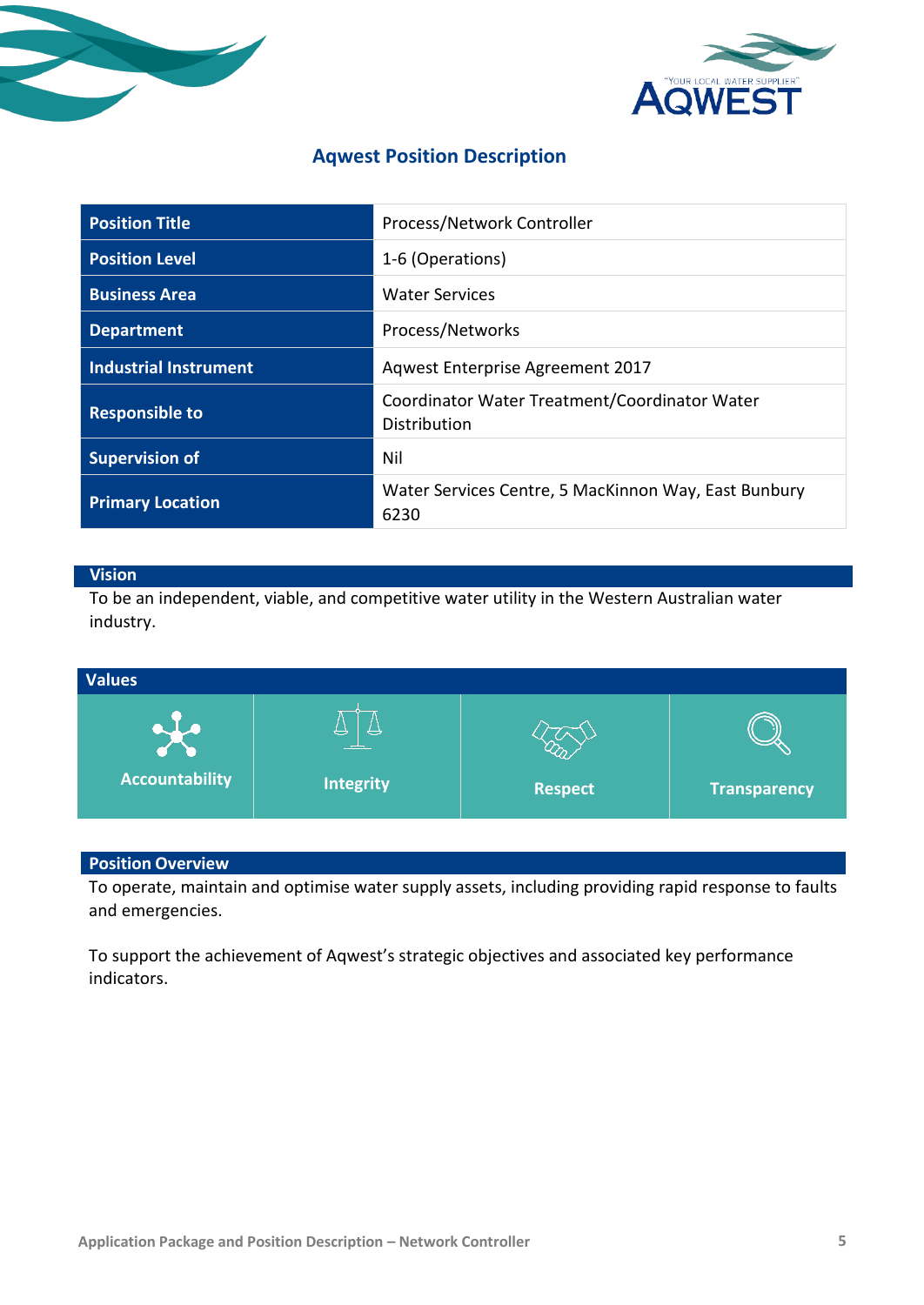

# **Key Responsibilities**

The key responsibilities of this role include, but are not limited to, the following:

- Operate and maintain water supply assets ensuring that work is performed safely, in an environmentally aware manner, and to required quality standards in accordance with relevant legislation, regulations, standards, company policies, systems, processes, and procedures.
- Provide a rapid response to service emergencies and customer reported faults, including participation in an afterhours on-call roster, responding to callouts when required.
- Conduct water quality sampling and analysis in accordance with Aqwest's Water Quality Management Plans and sampling schedules.
- Safely manage dangerous substances (e.g. chemicals) and materials (e.g. asbestos).
- Liaise with customers, contractors, authorities, and the public, in relation to scheduled and unscheduled works including service faults, complaints, and preventative maintenance.
- Undertake maintenance and (minor) construction tasks on water assets.
- Optimise asset performance to enhance service delivery.
- Undertake duties as per delegated authority and responsibility of Aqwest.
- Contribute to the development and review of procedures for enhanced service delivery including active participation through working groups, committees, and project-based initiatives.
- Provide support in other the Water Services teams as and when required.
- Undertake other tasks and activities as directed by line mangers.

#### **Other**

- Assist with the development, maintenance, and continuous improvement of Aqwest processes, policies and other integrated management system requirements,
- Positively participate in working groups and other initiatives.
- Adhere and comply to workplace health and safety polices, procedures and practices.

## *The duties contained in this Position Description are to be used as a guide for the position.*

## **Qualifications/Certificates/Licences**

- Certificate I to Diploma in Water Industry Operations or equivalent.
- Ability to hold confined space, working at heights, self-contained breathing apparatus, and chlorine/chemical handling certification.
- C Class Drivers licence